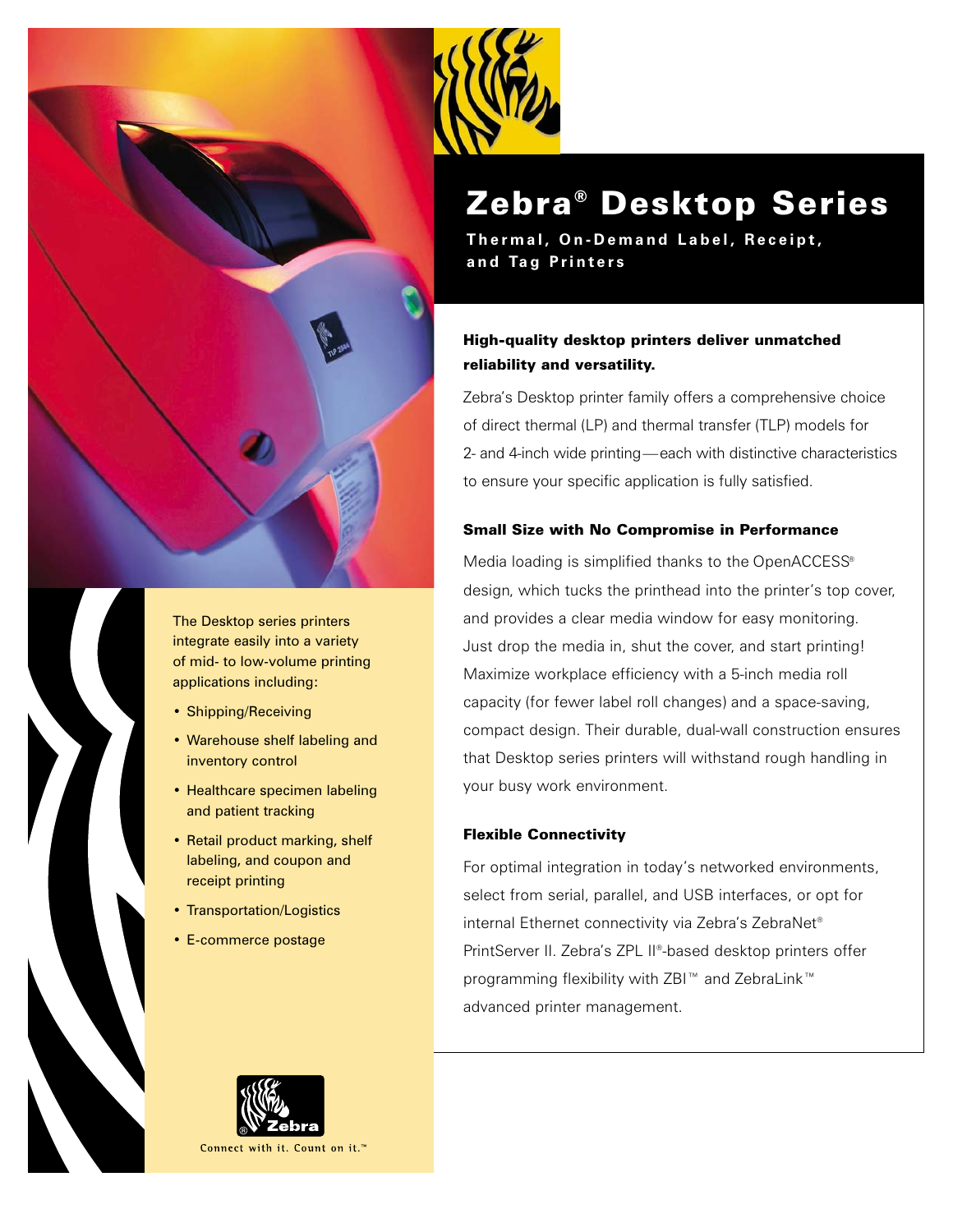# EPL™ Desktop Series **Zebra's Eltron Programming Language**









# LP/TLP 2824

Ideal for retail and other low- to midvolume label applications, the valuepacked, ultra-compact LP/TLP 2824 printers for 2-inch-wide printing redefine the compact printer class. They fit into areas other printers can not, while they optimize productivity with a full 5-inch media capacity and a maximum print speed of four inches per second.

# LP/TLP 2824

# MAXIMUM PRINT AREA

Width: 2.2"/56 mm Length in page mode (2" wide): 11"/279 mm (with standard memory) 22"/558 mm (with optional memory)

Length in line mode: Unlimited (LP only)

RESOLUTION 203 dpi/8 dots per mm

#### MEMORY

Standard: 512 KB Flash; 128 KB SRAM Optional: 1 MB Flash; 256 KB SRAM

# PHYSICAL CHARACTERISTICS

# **LP 2824 TLP 2824**

Width: 3.9"/99 mm Width: 5.12"/130 mm Depth: 7.5"/190 mm Depth: 9.25"/235 mm Height: 6.8"/173 mm Height: 7"/178 mm Weight: 2.7 lbs./1.2 kg Weight: 3.5 lbs./1.6 kg \*Weight of printer only; no media or options

#### MEDIA SPECIFICATIONS

Max. Label and liner width: 2.36"/60 mm Ribbon width: 1.3"/34 mm to 2.24"/57 mm (TLP only)

Ribbon length: 2928"/244'/74 m (TLP only)

# LP/TLP 2844

Ideal for applications such as shipping and receiving, parcel delivery, warehouse management, retail, and healthcare, Zebra's space-saving LP/TLP 2844 printers offer efficient and reliable 4-inch-wide desktop labeling at an affordable price.

These simple-to-operate, lowmaintenance printers reduce training requirements and operating costs, and provide flexible solutions through a variety of options and accessories.

# LP/TLP 2844

#### MAXIMUM PRINT AREA

Width: 4.09"/104 mm Length in page mode: 11"/279 mm (with standard memory) 22"/558 mm (with optional memory)

Length in line mode: Unlimited (LP only)

#### RESOLUTION

203 dpi/8 dots per mm

#### MEMORY

Standard: 512 KB Flash; 256 KB SRAM Optional: 1 MB Flash; 512 KB SRAM

#### PHYSICAL CHARACTERISTICS **LP 2844 TLP 2844**

Width: 7.6"/193 mm Width: 7.8"/198 mm Depth: 8.5"/216 mm Depth: 9.4"/238 mm Height: 6.6"/168 mm Height: 6.8"/173 mm Weight: 3.2 lbs./1.5 kg Weight: 3.7 lbs/1.7 kg

\*Weight of printer only; no media or options

#### MEDIA SPECIFICATIONS

Max. Label and liner width: 1"/25.4 mm to 4.25"/108 mm

Ribbon width (outside diameter): 1.3"/33 mm to 4.3"/110 mm (TLP only) Ribbon length: 2928"/244'/74 m (TLP only)

# TLP 3842

The space-saving TLP 3842 desktop printer, for print widths up to 4 inches, adds high-resolution print capability to Zebra's popular and proven Desktop series. The TLP 3842's 300-dpi printhead enables high-quality, crisp, clear printing of two-dimensional bar codes, fine text, and complex graphics ensuring high-density data on very small labels is easy to read and highly scannable.

# TLP 3842

#### MAXIMUM PRINT AREA

Width: 4.09"/104 mm Length in page mode: 11"/279 mm (with standard memory) 22"/558 mm (with optional memory)

RESOLUTION 300 dpi/12 dots per mm

MEMORY Standard: 1 MB Flash; 512 KB SRAM Optional: 1.2 MB SRAM

#### PHYSICAL CHARACTERISTICS

Width: 7.8"/198 mm Depth: 9.4"/238 mm Height: 6.8"/173 mm Weight: 3.7 lbs./1.7 kg \*Weight of printer only; no media or options

#### MEDIA SPECIFICATIONS

Max. Label and liner width: 1"/25.4 mm to 4.25"/108 mm Ribbon width (outside diameter): 1.3"/33 mm to 4.3"/110 mm

Ribbon length: 2928"/244'/74 m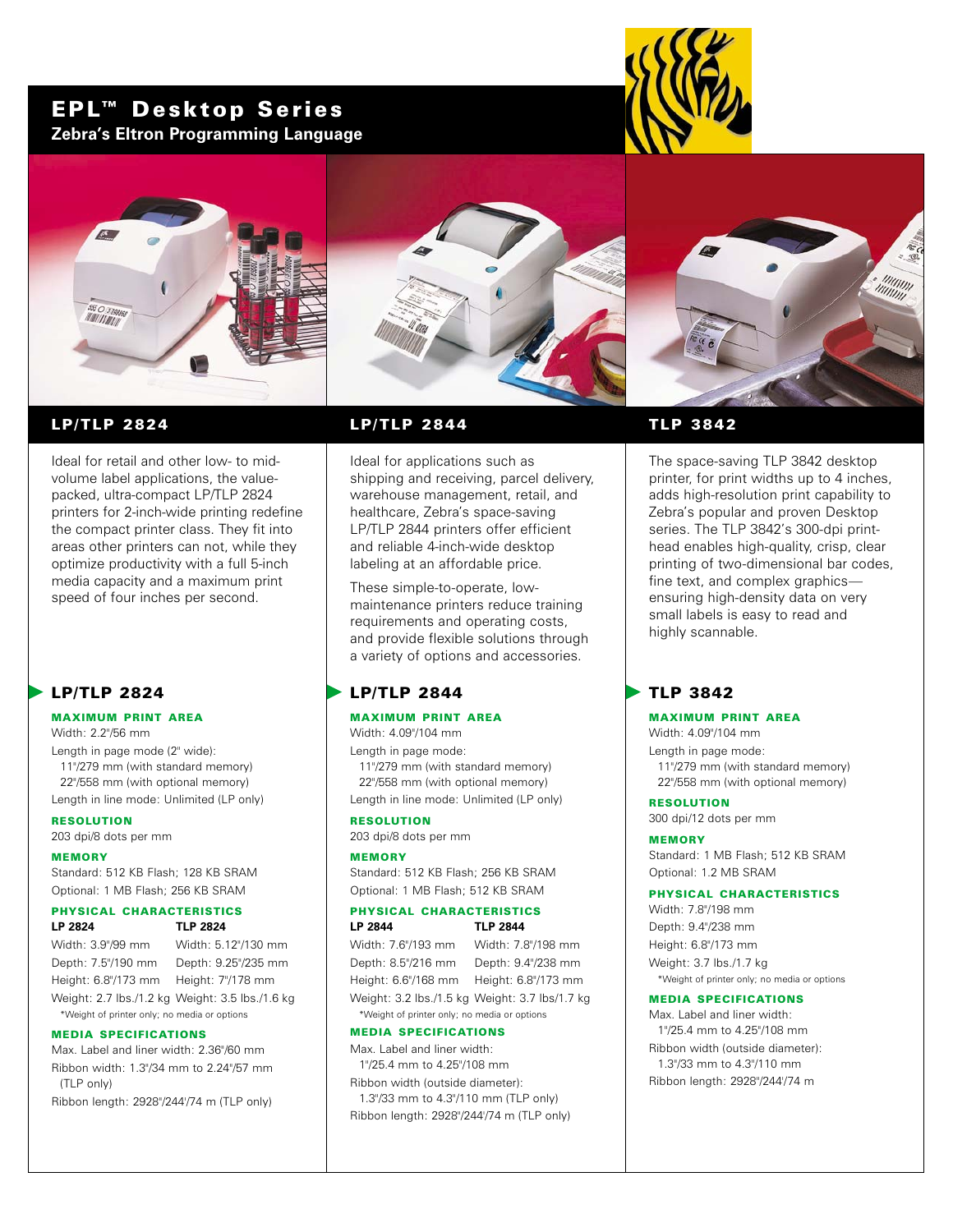# ZPL<sup>®</sup> Desktop Series **Zebra Programming Language**







# LP/TLP 2844-Z

The LP/TLP 2844-Z printers bring powerful performance and exceptional versatility to the desktop class. Equipped with a 32-bit microprocessor for fast label processing and throughput, these 4-inch printers provide unparalleled productivity. They are based on ZPL II (Zebra Programming Language) for simplified label formatting and seamless integration where full-size Zebra printers are already installed.

# LP/TLP 2844-Z

#### MAXIMUM PRINT AREA Width: 4.09"/104 mm

Length: 39"/990 mm (with standard memory)

RESOLUTION 203 dpi/8 dots per mm

# MEMORY

Standard: 8 MB SDRAM; 4 MB Flash Optional: 8 MB Flash with real time clock (12 MB total)

#### PHYSICAL CHARACTERISTICS **LP 2844-Z TLP 2844-Z**

Width: 7.6"/193 mm Width: 7.8"/198 mm Depth: 8.5"/216 mm Depth: 9.4"/238 mm Height: 6.6"/168 mm Height: 6.8"/173 mm Weight: 3.2 lbs./1.5 kg Weight: 3.7 lbs./ 1.7 kg \*Weight of printer only; no media or options

#### MEDIA SPECIFICATIONS

May. Label and liner width: 1"/25.4 mm to 4.25"/108 mm Ribbon width (outside diameter): 1.3"/33 mm to 4.3"/110 mm (TLP only) Ribbon length: 2928"/244'/74 m

## TLP 3844-Z

The TLP 3844-Z's 300-dpi printhead enables high-quality, crisp, clear printing for labeling applications that require data such as two-dimensional bar codes, fine text, or complex graphics. Scanning and reading data on very small labels, for example laboratory vial labels or jewelry tags, is greatly enhanced. Quickly and easily network the TLP 3844-Z into an Ethernet environment with the optional internal ZebraNet PrintServer II.

# TLP 3844-Z

#### MAXIMUM PRINT AREA Width: 4.09"/104 mm

Length: 39"/990 mm (with standard memory)

RESOLUTION 300 dpi/12 dots per mm

#### MEMORY

Standard: 8 MB SDRAM; 4 MB Flash Optional: up to 8 MB Flash with real time clock (12 MB total)

#### PHYSICAL CHARACTERISTICS

Width: 7.8"/198 mm Depth: 9.4"/238 mm Height: 6.8"/173 mm Weight: 3.7 lbs./ 1.7 kg \*Weight of printer only; no media or options

#### MEDIA SPECIFICATIONS

Max. Label and liner width: 1"/25.4 mm to 4.25"/108 mm Ribbon width (outside diameter): 1.3"/33 mm to 4.3"/110 mm Ribbon length: 2928"/244'/74 m

# ZebraLink

ZebraLink, a revolutionary real-time connectivity and control solution for Zebra printers, includes:

- 1. Alert (with ZebraNet PrintServer II) enables a Zebra printer to send unsolicited status messages via e-mail-enabled devices.
- 2. WebView (with ZebraNet PrintServer II)—enables the remote monitoring and configuration of Zebra printers using Web-based network tools.
- 3. ZBI (Zebra BASIC Interpreter) programming language that works with **ZPL II** to control and interpret incoming text and data.

ZebraLink gives you the freedom to create stand-alone applications using an LP/TLP 2844-Z or TLP 3844-Z printer and peripheral devices without needing a PC host. ZBI can then transmit data captured by these devices over your LAN, WAN, or wireless network via e-mail or TCP/IP messaging.

#### **For More Information**

Contact your Zebra representative for additional printer specifications. To learn more about innovative Zebra printers, call  $+1$  800 423 0442, or visit our Web site **www.zebra.com.**